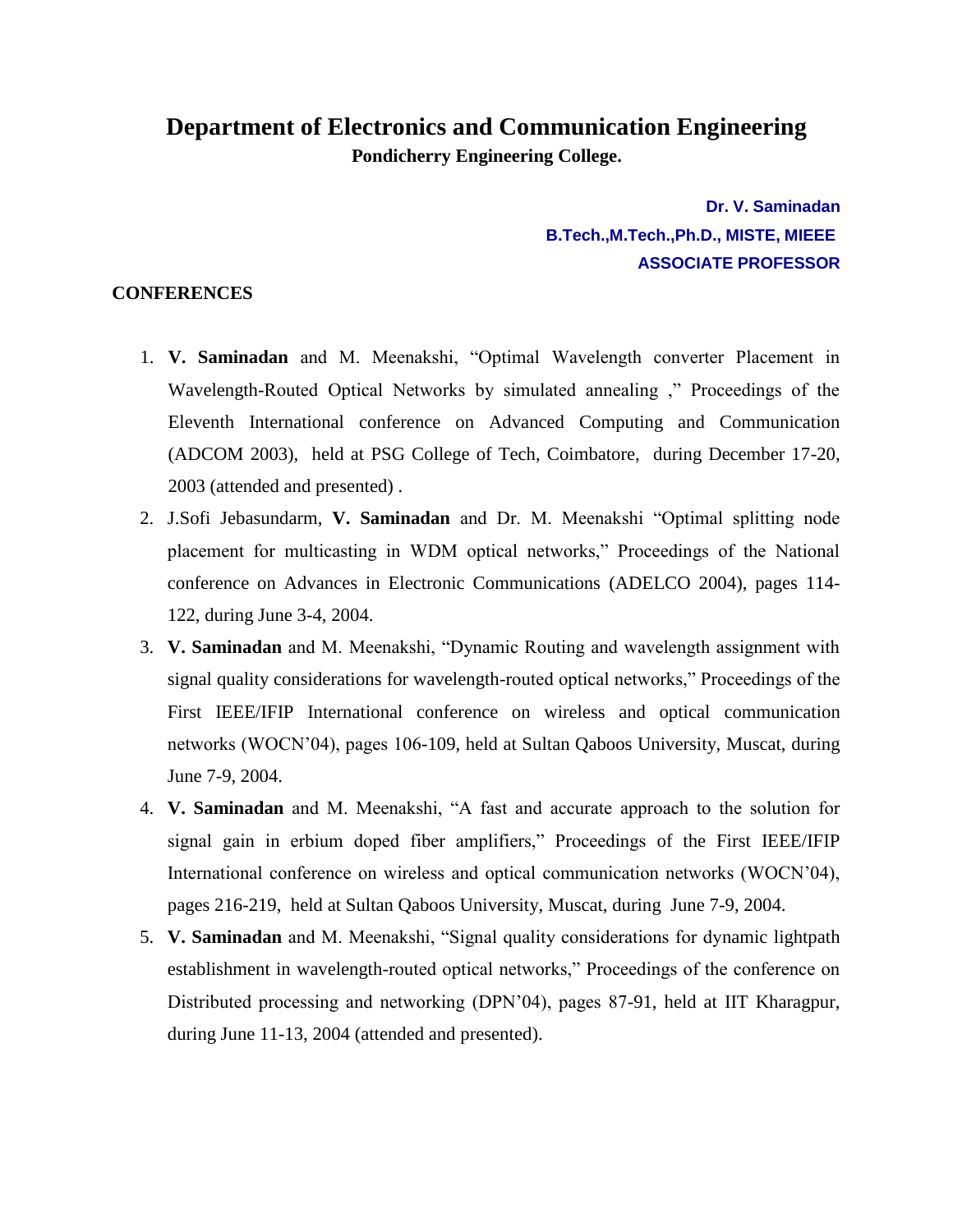- 6. **V. Saminadan** and M. Meenakshi, "Comparison of simulated annealing algorithm with genetic algorithm for optimal wavelength converter placement in wavelength-routed optical networks," Proceedings of the conference on Distributed processing and networking (DPN'04), pages 101-105, held at IIT Kharagpur, during June 11-13, 2004 (attended and presented).
- 7. **V. Saminadan** and M. Meenakshi, "BER based dynamic routing and wavelength assignment for wavelength-routed optical networks," Proceedings of the Seventh international conference on Optoelectronics, Fiber optics and Photonics (PHOTONICS'04), organized by Cochin University of Science and Technology, Cochin, during Dec 9-11, 2004 (attended and presented).
- 8. **V. Saminadan**, A.V. Ramprasad and M. Meenakshi, "Dynamic lightpath establishment in WDM optical network in the presence of nonlinear crosstalk," Proceedings of the National conference on Advances in Electronic Communications (ADELCO 2005), pages 295-303, during April 18-19, 2005.
- 9. **V. Saminadan** and M. Meenakshi, "Impact of routing and wavelength assignment algorithms on the crosstalk performance of WDM optical networks," Proceedings of the National conference on Signals, systems and communications (NCSSC'05), organized by Anna University, Chennai, June, 2005 (attended and presented).
- 10. S. Skylakha, **V. Saminadan** and M. Meenakshi, "Design protection for WDM optical networks using simulated annealing algorithm," Proceedings of the National conference on Signals, systems and communications (NCSSC'05), organized by Anna University, Chennai, June, 2005.
- 11. **V. Saminadan**, A.V. Ramprasad and M. Meenakshi, "Dynamic routing and wavelength assignment in the presence of stimulated Raman scattering in WDM optical networks," International conference on Optics and optoelectronics (ICOL 2005), organized by the Optical Society of India during Dec. 2005.
- 12. **V. Saminadan** and M. Meenakshi, "Physical security approaches for information assurance in WDM optical networks," International Conference on Information security (ICIS), Pondicherry Engineering college, pages 325-331, Dec 2005 (attended and presented) .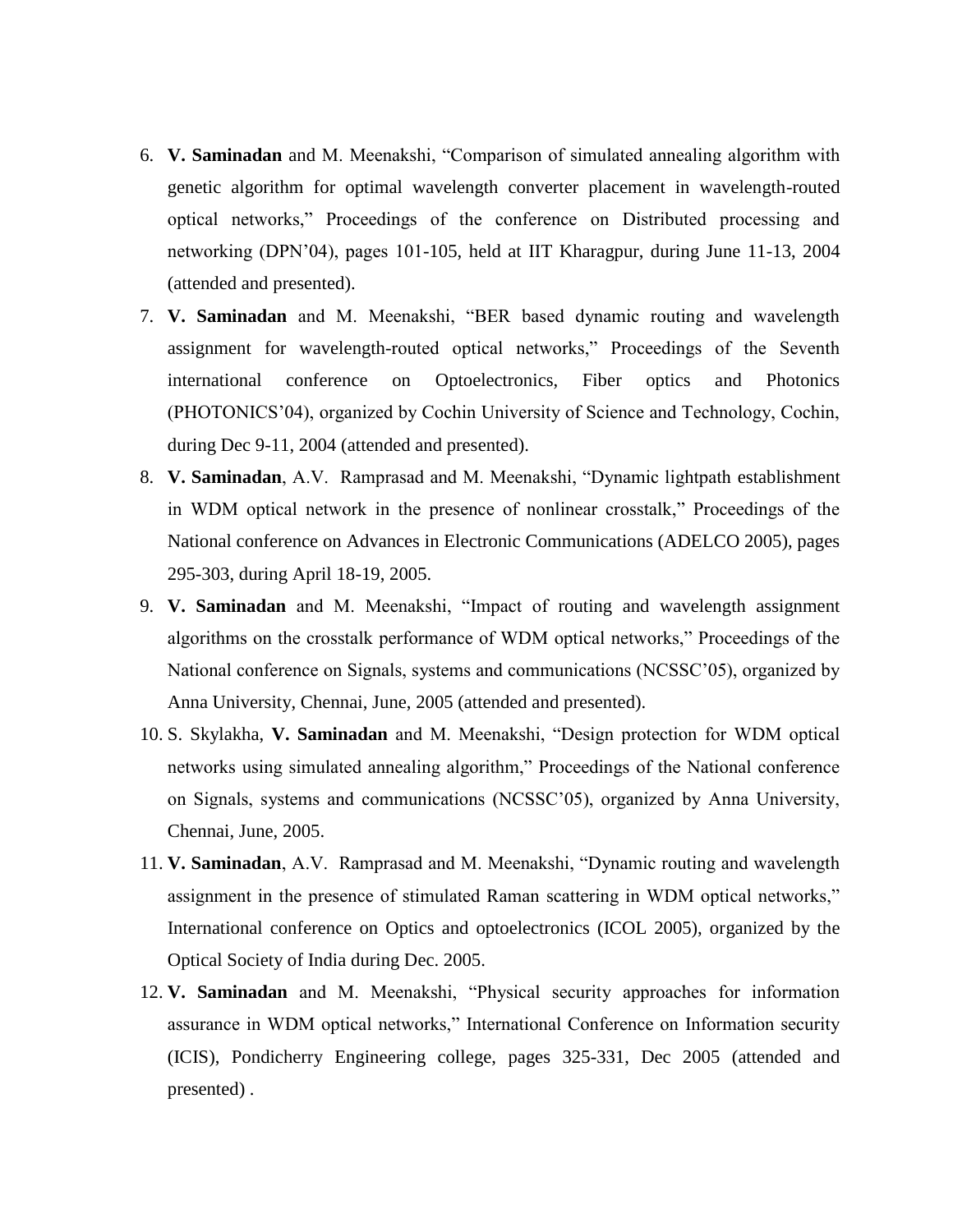- 13. S. Skylakha, **V. Saminadan** and M. Meenakshi, "Design protection for physical security of data in WDM optical networks," International Conference on Information security (ICIS), Pondicherry Engineering college, pages 296-300, Dec 2005.
- 14. **V. Saminadan** and M. Meenakshi, "In-band crosstalk performance of WDM optical networks under different routing and wavelength assignment algorithms," Lecture notes in computer Science, Springer Verlag, LNCS 3741, pp. 150-170 (attended and presented at IWDC 2005).
- 15. **V. Saminadan** and M. Meenakshi, "Impact of linear and nonlinear impairments on the teletraffic performance of WDM optical networks," Third IEEE Conference on Wireless and optical communication networks (WOCN'06).
- 16. **V. Saminadan** , "Impact of RWA algorithms on the crosstalk effects of WDM optical networks," International conference on recent advances in Electrical sciences, pages 265- 275, held at KSR College of Engineering, Tamilnadu, Jan 2010.
- 17. **V. Saminadan** and S. Saminadhen , "Wireless and Optical networks security," International conference on 4G Wireless Computer networks", pages 103-108, held at Kamban Engineering College, Tamilnadu, March 2011.
- 18. U. Sampth kumar, **V. Saminadan** and P. Williams, "Performance evaluation of mm wave and UWB signals over fiber radio networks", AICTE sponsored International Conference on Communication and signal processing, pages 106-109 , held at Adhiparasakthi Engg. College, Tamilnadu, April 2012, (available in IEEExplore).
- 19. Anu Sam and **V. Saminadan** , "Power Aware Algorithms for Provisioning Green Connections in Optical Networks", Proceedings of IEEE International Conference on Communication and signal processing, held at Adhiparasakthi Engg. College, Tamilnadu, April 2013.
- 20. S. Prabavathi and **V. Saminadan** , "Impairment aware provisioning Algorithms in All-Optical Networks", Proceedings of IEEE International Conference on Communication and signal processing, held at Adhiparasakthi Engg. College, Tamilnadu, April 2013.
- 21. A. Arokiamarie Johnsi and **V. Saminadan** , "Performance of Diversity Combining Techniques for FSO-MIMO system", Proceedings of IEEE International Conference on Communication and signal processing, held at Adhiparasakthi Engg. College, Tamilnadu, April 2013.